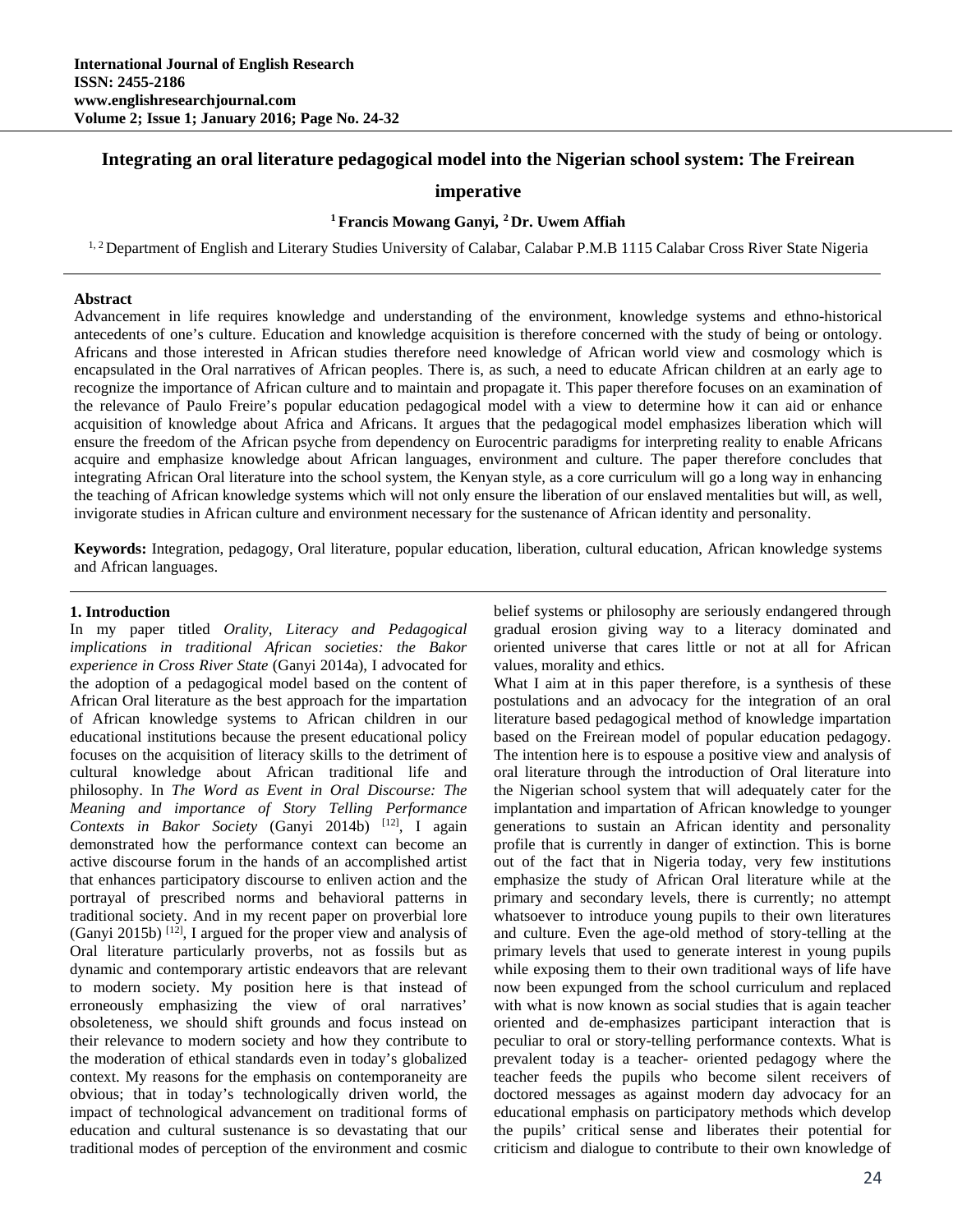their environment. The result is that Nigerian children today, particularly in urban environments, know next to nothing about their traditional environment and culture, talk less of traditional etiquette. Even at the higher or tertiary school levels, many students come face to face with oral literature for the first time when they are lucky to gain admission. In the University of Calabar, Nigeria, for instance, where a sustained Oral literature program exists and students in the Faculties of Arts, Education and Law are "privileged" to offer Oral literature as a course, many find it strange and incomprehensible while the sensitive and perceptive ones are dismayed that such a course as Oral literature exists. Many therefore ask why they were not earlier exposed to the discipline, at least, at secondary level. Even when they immediately see the usefulness of Oral literature in all spheres of their lives, their earlier up-bringing and grounding in literacy skills and Western paradigms of perception of the universe prevents them from immediately comprehending the concept and essence of Oral literature. They are more at home with what is written, not what is imparted orally.

The lack of emphasis on Oral literature as a major means of instruction on African knowledge systems has therefore necessitated this attempt to examine the usefulness of the Freirean popular education pedagogical model to see how it can be adopted and adapted into the Nigerian school system to sustain a fusion of Oral literature into the syllabus of every discipline for instruction on African knowledge systems. The Humanities and Social Sciences will perhaps find no difficulty in this but I daresay even the Sciences can easily achieve the same goal because there is a framework of African philosophy of Science based on the concept of "Ntu-ology" or the universal oneness of man and nature which translates to the African philosophy of "Ubuntu" or collective existence. (See Asar Imhotep: 2012) [21].

One therefore has at the background of all these, the usefulness of Oral literature because it easily lends itself for address to emergent societal issues even in today's globalized contexts of literacy and technological advancement. Technology will, indeed, be brought to the service of Oral literature as contextual performances can now be recorded and played back in classroom environments in the attempt to facilitate positive societal growth and ethical rejuvenation. Such performance contexts can be seen to foster interaction and societal cohesion therefore integrating Oral literature into the Nigerian school system will provide adequate teaching and learning contexts of interaction that will enable teachers impart African knowledge to younger generations. Younger generations will also be better disposed to the diversity of their cultural heritage which will help them develop positive attitudes to their cultural values and attempt to stem extreme bastardization.

In the infusion of Oral literature as a pedagogical model into the Nigerian school system, the Kenyan example is very pertinent and invaluable. Here Oral literature in Kiswahili has been integrated into the Kenyan school system and though wrought with initial difficulties of inadequate instructional materials and student/teacher attitude to the discipline, the attempt still holds promise for the inculcation of the right cultural attitude in Kenyan pupils that can enhance the spirit of patriotism in up-coming generations of Kenyan children. (See Koross C. Rachel:  $2014$ )<sup>[23]</sup>. The Kenyan experiment, it is believed by government, will adequately "aid the propagation and preservation of indigenous culture… which will allow people to develop their talent and at the same time contribute to the development of the creative industry." (Jacob Kaimenyi:  $2013$ <sup>[22]</sup>.

 The usefulness of the oral literature based pedagogical model to be implemented under the aegis of the Freirean popular education pedagogical model is therefore, succinctly captured in Henry Giroux's summation about the Freirean concept in which Giroux states that

Any pedagogy that calls itself Freirean must acknowledge this key principle that our current knowledge is contingent on particular historical contexts and political forces. For example, each classroom will be affected by the different experiences students bring to the class, the resources made available for classroom use, the relation of governance bearing down on teacher-student relations, the authority exercised by administrations regarding the boundaries of teacher autonomy, and the theoretical and political discourses used by teachers to read and frame their responses to the diverse historical, economic, and cultural forces informing classroom dialogue.

Adopting an oral performance interactive context will allow students to bring their knowledge and experiences of their cultural environments to bear on classroom discussions which can result in the comprehension of reality and collective provision of solutions to complex existential problems peculiar to their African environment.

### **The Relevance of Oral Literature in the School System**

I. Mirambo  $(2006)$  <sup>[24]</sup> emphasizes the relevance of Oral literature to the Sukuma people of Tanzania when he posits that it re-enforces their culture and ways of life while enhancing growth as defined by societal expectations. Oral literature therefore embodies the totality of a particular community's cultural values, cosmic beliefs, philosophy and history. Asangba Reginald also opines that

- 1. Before the advent of Europeans every existing African community had its own means of education. Like the Kasena, the world view of most communities is inextricably woven into the fiber of their oral traditions. Kasena oral traditions express beliefs, values, ideas and other sociocultural negotiations that depict their philosophy of life…oral traditions embody the sense of time, place and identity of the Kasena [and I'd add all Africans] in this multi-cultural world. The ways and manner to practice good hygiene and conserve the environment is embedded in proverbs, whereas the code of conduct and several other social negotiations are carried in folktales and puzzles. However, in the wake of globalization and its attendants such as Christianity, formal education and rural-urban migration…the role and purpose of Kasena [and African] oral traditions have taken a down turn. Ngalim Banfega, in his own stead adds that
- 2. …stories and proverbs are metaphors to guide moral choice and self-examination. They are mirrors for seeing things in a particular way. They serve as pedagogic devices [and are] a significant tool for teaching values that guide children's concrete behavior in society.
- 3. However, this rich African cultural heritage is very often subsumedin favor of an emphasis on Western literacy over and above traditional knowledge acquisition making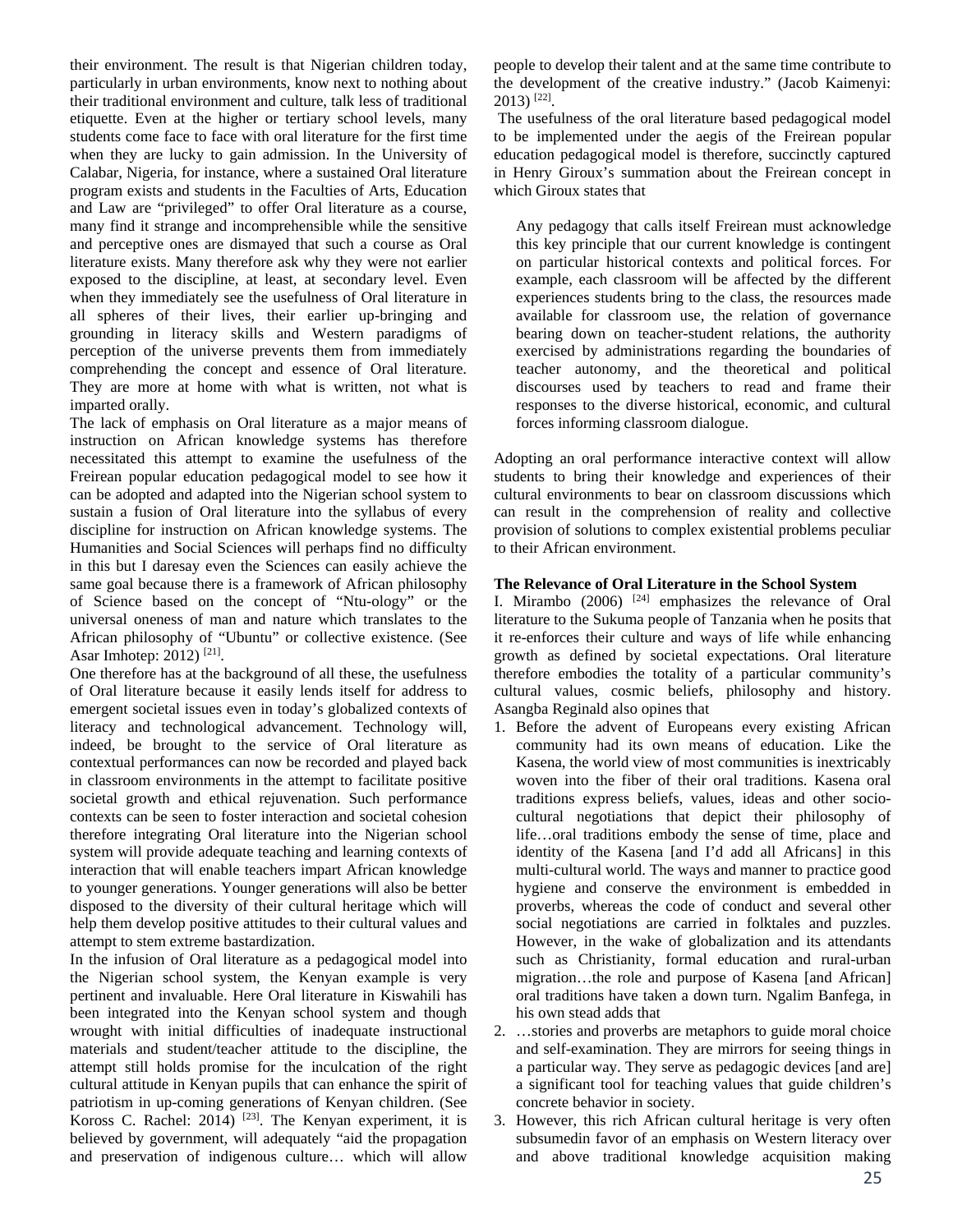Emevwo A. Biakolo (1999)  $[4]$  to re-iterate that the two modes of expression ie oral and written are simply

4. Cognate concepts in the field of verbal communication… [which] embodied a change in the psychological preconditions of the act and process of communication. In other words, it resulted in alterations in the organization and operation of the human consciousness.

The argument here is that literacy has not and does not endow the West or Europeans with any position of superiority over Africans and African cultures that emphasize orality as a predominant mode of expression. Ruth Finnegan (2007) <sup>[9]</sup> therefore aptly asserts that the erroneous conception of Orality as inferior to literacy in artistic creation and realization is untenable because even Homer's epics are universally acclaimed as great artistic works. She further observes that poetry and drama genres of literature thrive more on performance and oral rendition than when read in isolation. She finally concludes that

Those socialized in the Western educational tradition are so accustomed to associate the written word with print that we tend to forget that the mere fact of writing does not necessarily involve the type of detachment and relatively impersonal mode of transmission that we often(perhaps wrongly) connect with printing.(p 90).

These postulations underlie the invaluable position oral literature occupies in the lives of African peoples and the need for its integration into the formal educational system to enhance the teaching of African values which, as at now, is on the low ebb. This is because Africa still emphasizes Orality as a prevalent mode of education and perception of the environment and only a negligible proportion of the African population have acquired western literacy and values while the rural majority still depend on Orality as the major means for address to the younger generations and the entire African world.

In furtherance of the argument, Jean and John Comaroff (1993) [8] have also observed that early anthropologists believed that

Modernizing social forces and material forms would have the universal effect of eroding local cultural differences. [However] conquered and colonized societies were not made over in the European image and instead, maintained their own identities. Despite colonizers attempts to give the local people European values and ideals, this was largely unsuccessful as the locals often continued with their own traditions, beliefs and ways of understanding the world. Therefore it is evident that the world has not been reduced to sameness, but instead remains plural with many cultural variations.

This strong postulation exactly underlies the argument of this paper; that if African people cannot be completely made over to shed their oral heritage despite "assimilation," to become literate all at once; and if Africans must continue to maintain an identity and personality as Africans, as it seems inevitable, and which identity is enshrined in the African philosophy of "Ubuntu" or communal consciousness foisted on and sustained by Orality which emphasizes inter personal interaction; then Africans must develop a pedagogical model suitable for the maintenance of that identity and based on Oral literature which

as at now, it seems, sustains African modes of expression, African values and African philosophy that is peculiar and integral to the African environment. The advantages of this are numerous and can be identified to include among others, enablement of Africans, particularly younger generations, to acknowledge and accept the positive content of their own culture and identity as Africans. This will, in turn inculcate in them, a sense of patriotism and nationhood that will help them assess their own contributions to our democratic experiment and to the global economic system while developing a sense of national pride in the Nigerian nation.

It is also central to the concerns of this paper that the present Nigerian educational system emphasizes formal literacy education over and above education in traditional African values which only furthers the erosion of African culture. This is precisely why John Pepper-Clark (1965) referred to the educated African or elitist Africans as "a reed in the tide," tossed about without any foothold on a culture of his own. He is neither African nor European.

Pearl Hunt  $(2007)$ <sup>[20]</sup> on his part argues that the content of the discourses of western epistemologies "reveal the subtle dominance of western culture and western misunderstanding of the African," while Stephen Hicks  $(2004)$  <sup>[19]</sup> caps it up by asserting that the modern concept of education is NOT to "train a child's cognitive capacity for reason in order to produce an adult capable of functioning independently in the world," but rather "to take an essentially indeterminate being and give it a social identity,[therefore] the language to be used is that which will create a human being sensitive to its racial, sexual and class identity." Hicks therefore concludes that in Africa today

…our current social context however, is characterized by oppression that benefits whites, males and the rich at the expense of everyone else.

Today, formal education emphasizes teaching that fits out the individual for competition and survival in a modern capitalist market economy that de-emphasizes culture and common values education in favor of material wealth acquisition at the expense of ethics and respect for the human person. The formal education curriculum therefore centers on acquisition of knowledge and academic examination skills to the utter neglect of socio-cultural and historical goals of education which aim at giving "an indeterminate being a social identity" that raises his consciousness about his being within his socio-cultural environment and his contributions towards the upliftment of that environment. This explains the level of corruption in the Nigerian society today. We fish but we do not replenish.

Furthermore, Oral literature enables us to look backwards and try to gain knowledge of the diversity and plurality of the African continent. This knowledge will enhance a more positive image and self-confidence in what is uniquely African and enables us to better understand and tolerate one another as we realize that our diversity can in fact be a source of strength. Particularly, in Nigeria, knowledge of our diversity, through knowledge of the oral narratives of our different ethnic communities, will enable us to tolerate one another and understand how to interact and integrate our cultural differences for positive gains. A. C. Okafor (2004) [28] therefore argues that Oral literature is a vital requirement in our educational system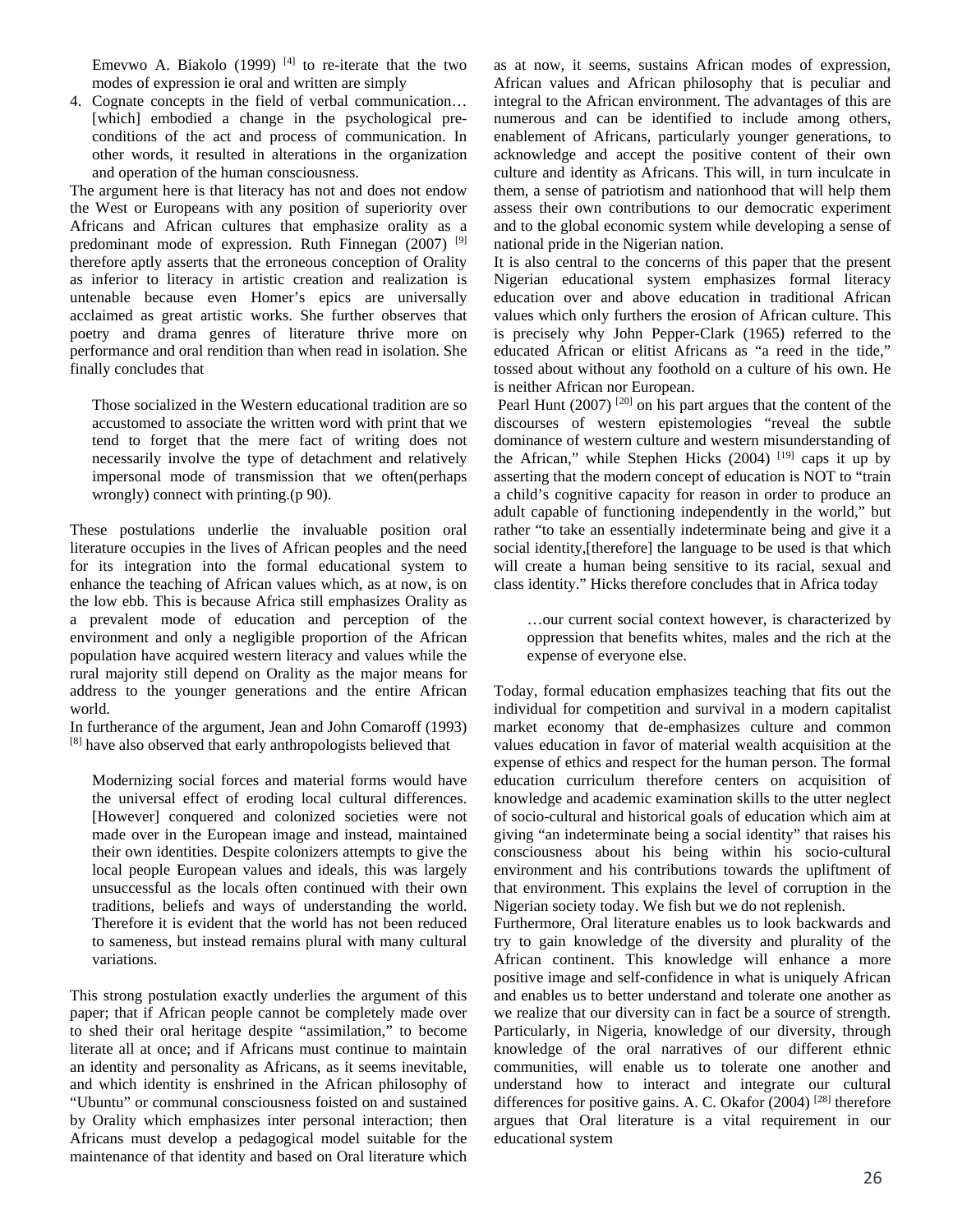…because Oral literature is common among various African communities, it is the best approach for instilling relevant citizenship competencies.

On her part, Koross C. Rachel opines that the appreciation of different cultures through Oral literature

…enables us to effectively deal with our problems by learning from other cultures. Secondly, it promotes the inherent worth of each person and interest in the well-being of the society.

One recognizes therefore, that these goals must be clearly articulated or outlined in a curriculum that emphasizes the inculcation of African values in our educational system. The curriculum must be made to focus on traits that uplift cultural achievement of ethical and moral standards while upholding the African concept of communal existence which Orality demands and upholds in communicative discourse. Asar Imhotep  $(2012)$   $[21]$  points out the whole motive of a culture based curriculum development exercise when he argues that it

…is about developing a centralized methodology and framework for recognizing phenomena, demonstrating the relationship between and categorizing these relationships in a way that can be used as a pedagogical tool in all stages of learning…in African/African-American based learning institutions…In other words, this is about education and education, as well as curriculum development are cultural phenomena. We aim, not to simply "infuse" culture into the curriculum, but to make our culture THE curriculum.

This cultural curriculum, if properly co-ordinated under the Freirean popular education pedagogical model and sustained by our oral narratives will as well address the weaknesses of our students in ethical value-judgment. The curriculum will therefore address such issues as

- a) Patriotism, national dignity and interests
- b) Cultural diversity and consciousness of identity
- c) Awareness of traditional African cultures
- d) Development of national consciousness or spirit of nationalism
- e) Development of linguistic and ecological awareness
- f) Respect for others based on age or seniority
- g) Respect for corporate existence and/or identity
- h) Development of a sense of social responsibility
- i) Development of a sense of environmental protection
- j) Emphasis on a conscious effort at learning about one's nation, history and ethnic differences
- k) Inculcation of a sense of social justice, civil rights and obligations
- l) Obedience of state laws and statutes and
- m) Development of a democratic sense in the nation.

These will then be built into modules that will be integrated into the syllabuses and spread across the entire school system from primary to tertiary levels to invigorate the study of oral narratives and knowledge systems. In all of these, however, one is constantly aware that the biggest and most challenging obstacle to address is the question of language on which cultural education depends.

## **The Role and Relevance of Language in an Oral Literature Based Pedagogical Model**

In the advocacy for introduction of an Oral literature based pedagogical model that will ensure that African knowledge systems are adequately captured in our educational curriculum, one must recognize the role language has to play in the set up. This is very important because the vogue in Nigeria today is to dispatch children off to formal schooling at a very tender age usually as soon as the child can recognize others. The child is at once plunged into a system that emphasizes acquisition of literacy skills and learning literary concepts and western modes of perception. Hardly does the child have an opportunity to be immersed in and educated in his/her own traditional mother tongue precepts and cultural values. The result is that the child learns western ways and becomes versed in western seasons with a corresponding lack of knowledge about Africa and African or Nigerian seasons. Yet we are all aware that language is the pivot around which all cultural knowledge revolves and so acquisition of a foreign language at this early stage also implies acquisition of a foreign conception of values and ethics. Asar Imhotep therefore avers that

- 1. …it is a people's language that crystalizes the organization of the structures of the universe and a people's educational structure is reflective of how they see the universe. A people's language is its soul and character. The ideas behind the words used in association with certain phenomena can tell you a lot about how they see themselves in relation to said phenomena[and their relationship to others in the universe they inhabit]… All of these philosophies are imbedded in the language and it is our perception of the environment around us, channeled through our language and culture, which shapes our behavior and attitudes towards that environment and the life inside of it.
- 2. This has also led Ericka Albaugh  $(2009)$ <sup>[1]</sup> to observe that When we think of a child's first exposure to formal education, most of us do not consider the language he/she will hear when taught. We assume it will be a language that the child understands. [Therefore], historically,…governments have had no qualms about plunging children into an unfamiliar linguistic environment and expecting them to absorb a new language through immersion. This is the traditional European model, where a common language used in education was intended to bind disparate groups speaking numerous languages into a cohesive national unit.

Incidentally, this is the European bequeathal to African states and, until recently, has hardly been questioned by African states in the formulation of educational policies. But we are not now intent on forcing unity on our disparate groups; rather we speak of "unity in diversity", which means a recognition of our distinctness and corresponding recognition of what each group can offer the other and the world is a better option for global advancement. This way no culture will be decimated. The West must therefore jettison the idea of decimation which they set out to achieve in the disguise of bringing "civilization" to primitive peoples and, instead, heed Jean and John Comaroff's postulation that the world will remain plural with many cultural variations. In this diversity, the relevant questions to ask are: Does the western concept of a unitary world favor or benefit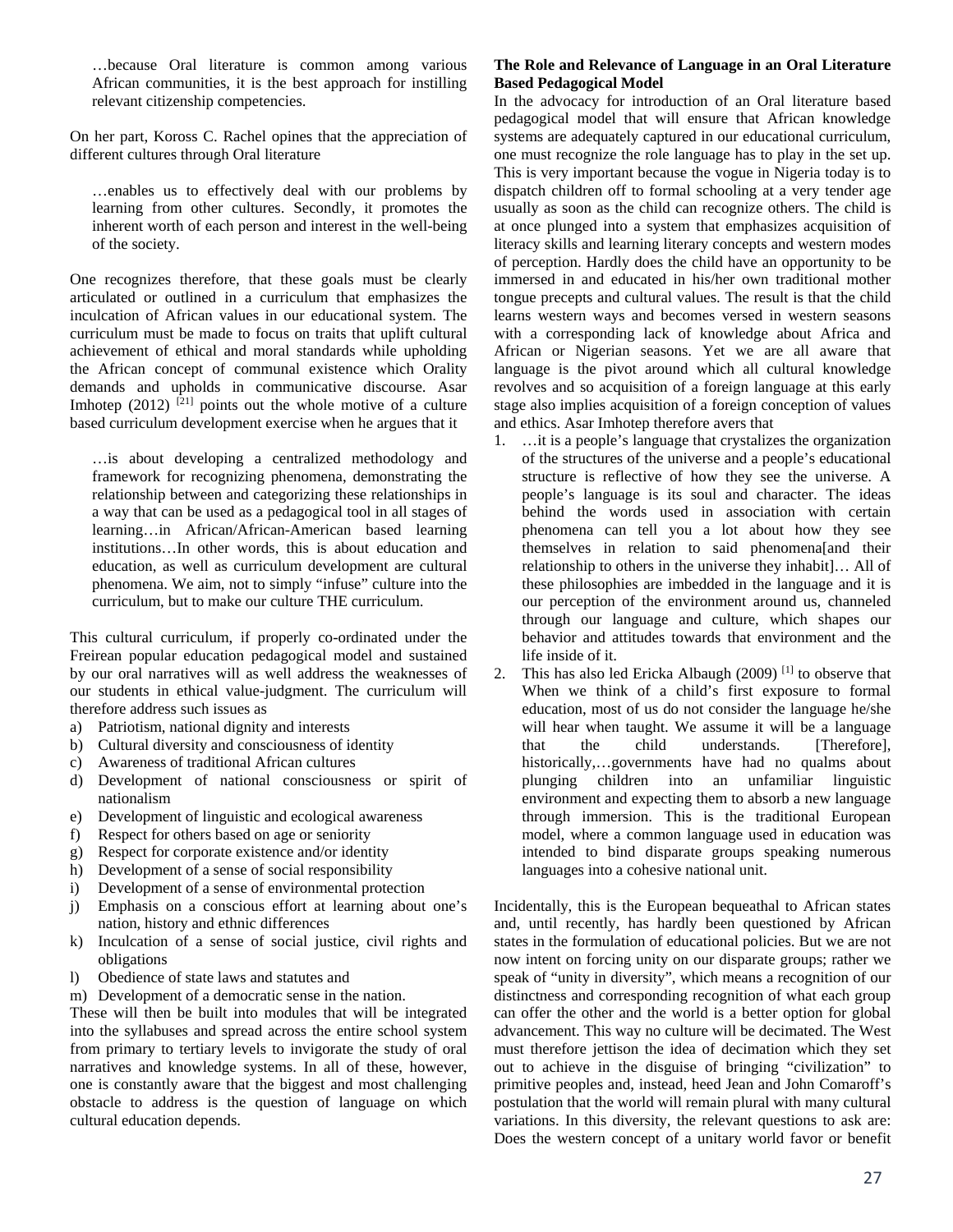Africa?; and Is it adequate for Africa and Africans as a race to lose her identity and culture?

The argument in favor of an alien language as a national language because of our diverse linguistic heritage, does not therefore, hold water. Linguistic diversity can be a source of unity and strength if properly channeled because it is said that actions speak louder than words therefore I have argued in another paper that our festivals and other such cultural performances can be made to communicate cultural messages that will bring about unity and cohesiveness (see Ganyi: 2015a). An alien language will continue to fit out African children in "borrowed robes" that never really fit, which also accounts for our inability, in Nigeria, to understand and tolerate one another. The slogan "unity in diversity" will only become relevant when we start to teach Nigerian and African children our traditional ways of life and our culture beginning with our traditional languages that carry the culture as noted by Imhotep. The more we continue to produce younger generations of Nigerians and African children steeped in Western culture and values, the more the drift and the wider remains the gap between tolerance and understanding of one another because we lack the basic knowledge of systems that emphasize collectivism as against individualism.

With this in mind, perhaps it will be more appropriate to beat a retreat to the 1920/21 Phelps/Stokes commission recommendations for education in colonial territories which succinctly specified that

…every people have an inherent right to their native tongue [therefore] tribal languages should be used in the lower elementary standards or grades…a lingua franca of African origin should be introduced in the middle classes of the school if the area is occupied by large native groups speaking diverse languages.

Unfortunately even this recommendation is not feasible in Nigeria today because political exigency and attitudinal barriers have prevented the training of mother tongue teachers to man schools at the local levels. If this were possible, it would enhance the re-introduction of storytelling into the lower grade curriculum to enhance the re-education of Nigerian children into their traditional cultural environment. The Freirean concept of popular education pedagogy would then be useful at the higher or tertiary level where it will enhance the teaching of Oral literature to build on the foundations laid at the lower levels. Emphasizing the importance of language in cultural assertion Abdul KarimBangura posits that

African languages shall therefore, be at the centre of developing our knowledge sites. Language, as Amilcar Cabral rightly pointed out, is at the centre of articulating a people's culture. He also stated that African liberation would have been impossible without African people resorting to their cultures to resist domination…It is because language has remained an "unresolved issue" in African development that present day education has remained an alien system.

## **Oral Literature and the Freirean Concept of Popular Education Pedagogy**

Asar Imhotep (2012) quotes Cicero as asserting that

…there is very little that is more important for any people to know than their history, culture, traditions and language; for without such knowledge one remains naked and defenseless before the world

This is exactly what Africa and Africans are to the world today, "naked and defenseless" and open to intellectual and even physical occupation by other cultural philosophies and peoples, yet Africa has a lot in terms of philosophy and world view to offer the world. Talking about this, Imhotep, in enunciating the concept of (NTU-OLOGY) as a framework for advancing the organization of Africana studies opines that

In order for Ntu-ology to be part of the cultural reality of [Africa] and African-American people, it must be the core curriculum in our educational institutions. The core curriculum is a program of studies in which a number of courses are unified by and subordinated to a central theme.

My advocacy therefore, is for Oral literature to be introduced as a core curriculum using the Freirean concept of popular education pedagogy as a base. This will enable Oral literature to be taught in all disciplines under the central theme AFRICAN CULTURAL STUDIES, to cater for the teaching of African knowledge systems at all levels of our educational system.

Emphasizing the necessity for cultural studies for African and African-American peoples as a means of raising identity consciousness, Dr. Amos Wilson asserts that

…culture is a social machine, a power grid or system. It is a holistic system which is composed of a number of subsystems which are organically related to each other…Culture is simply the way by which a population solves its problems and meets the challenges of its environment.

Therefore knowledge of African values embedded in our Oral literatures will aid the Nigerian and African population "solve its problems and meet the challenges of its environment."

In espousing the Freirean concept of popular education pedagogy one notes Lee Haring's (2008) postulation that

Psychology and Oral literature studies, as communities, have been lost to each other because cognitive science, concentrating on its chosen region of the individual's mind-body, turned away from the communicative interaction of persons. Oral literature studies, like anthropology, chose to overlook the cognitive study of language.[However],bringing the fields back together will provide a theory of expressive culture and help explain creativity.

It is therefore, for this reason specifically that Olson and Bruner (1996)<sup>[29]</sup> aver that since cultures differ and there exist a variety of approaches to pedagogy; within this cultural diversity,

…we need an anthropology of pedagogy…we need much more knowledge about the relation between folk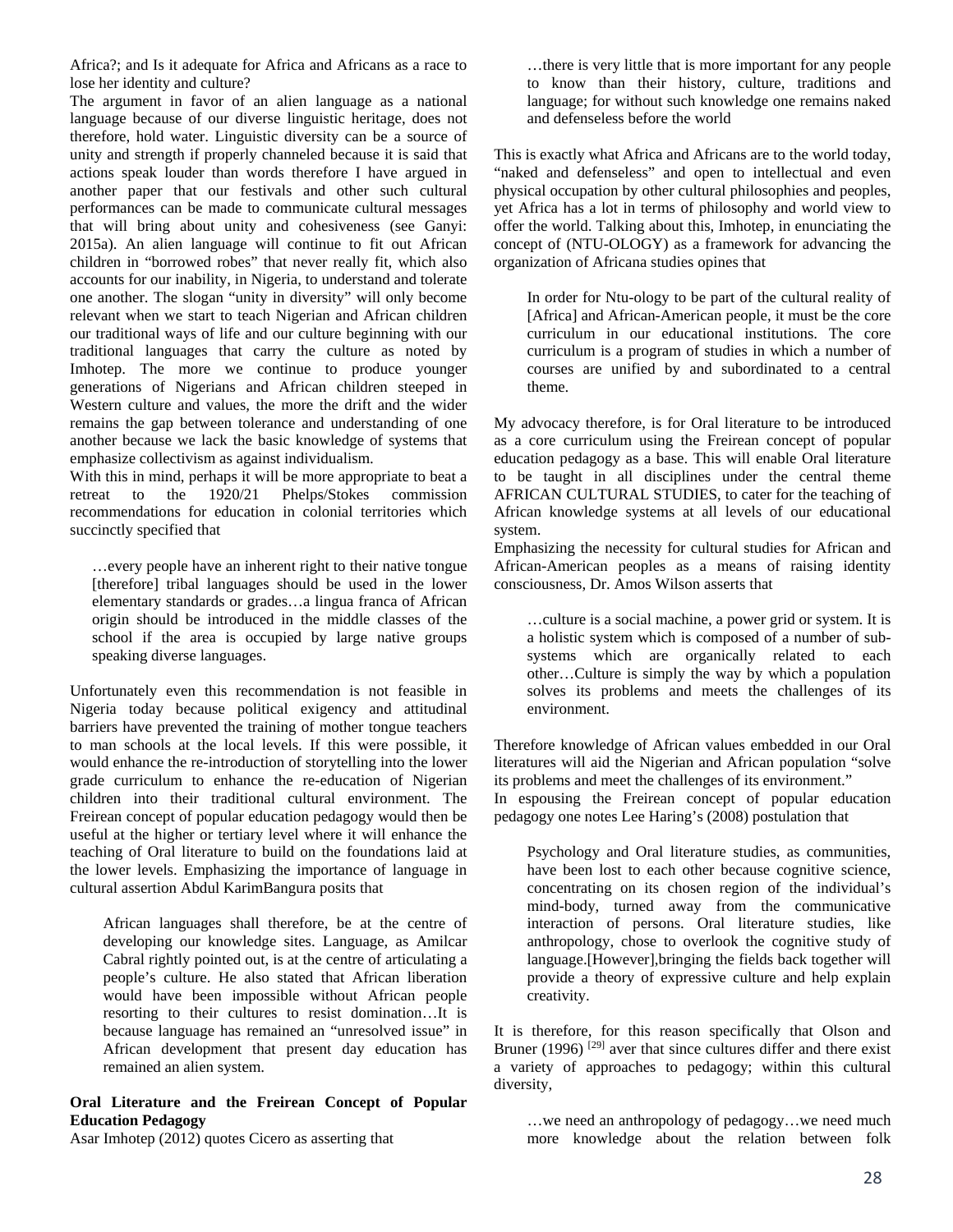psychology and folk pedagogy in different settings and different historical periods.

Having come out of a long period of political colonization, African states should now struggle to come out of ideological, educational, and economic colonization. Africans, and particularly Nigerians, need a new educational policy and a new concept of pedagogy that will enhance the articulation of a unique identity and position Africa towards positive contributions to global advancement. In this sphere, Nydia Gonzalez (2007)  $^{[17]}$  asserts that

Pedagogy, as a social phenomenon, is conditioned by sociological, historical and political or economic experiences of a community that identifies the need for a particular kind of pedagogical model that best serves their aim for education.

If, therefore, Africans desire an identity and personality, then a pedagogical model that will free them from the shackles of imperialism and neo-colonialism is necessary and desirable. The model has to be unique and based on the African concept of collective existence and must cater for the impartation of knowledge about African culture and knowledge systems. Let us now examine the tenets and relevance of the Freirean concept of popular education pedagogy to see if it has the potential for sustenance of a core curriculum on the content of Oral literature study.

The Freirean concept of popular education is attractive because it addresses itself to pedagogy of liberation. It is also attractive in the light of the knowledge that the pedagogy of western formal education, with its emphasis on literacy, starts by discrediting and eroding vestiges of African culture and attempting to replace these with Western values and modes of perception. The process therefore de-Africanizes the African. To attempt to re-Africanize him, we must focus on the content of Oral literature and integrate this into the syllabuses of all disciplines of our tertiary institutions as a core curriculum and this can best be achieved through the popular education model which attempts to solidify the Africanisms in us by sensitizing us to our cultural responsibilities. In expounding the popular education pedagogical model, Paulo Freire (2000) [10] denounced traditional or formal education which he saw as an instrument of oppression because it emphasizes the role of the teacher as a representative of the ideological institution that develops the pedagogical model for the infusion of her ideologies into the minds of the oppressed recipients. In this model therefore, the perpetrator of the ideology is the power that dictates what the recipient hears and receives. The pedagogical model in our educational system in Nigeria today does not allow for participatory interaction, which is what Western powers, through their neo-colonial policies, fed and are still feeding African states with. The African recipient is as such, only a captive, passive, receptive and silent beneficiary, not determinant of what he wants to eat. He is fed by the ideologue who utilizes the school system as the state apparatus for the propagation and sustenance of his ideology.

To Freire, therefore, western traditional education will naturally play down popular education which is sustained by Orality and Oral narratives that contain the seeds of our ontology and cosmology. Oral literature within the popular education pedagogical model is desirable because it projects

the participatory mode of communication and interactive discourse which sharpens the critical instincts of the participators and releases the potentials of the participants to benefit from the interaction. Teaching African children African value systems through Oral literature and the popular education model has the potential to liberate their minds from the slavery of western concepts to focus on African values hitherto discredited as primitive and backward. From this perspective pedagogy connects learning to social change that can challenge people and students to critically examine their conditions and initiate positive action towards bettering their lot in life.

The participatory potential of Oral performance contexts approximates to the popular pedagogical method which Freire informs us is

…a problem solving concept of education as an instrument for liberation that involves a new relationship between teacher and student. The new relationship is one in which both teacher and student learn and teach[each other] simultaneously, mediated by a world in which reality is neither fixed nor comprised of separate pieces.

It is therefore, to prevent this sharpening of the critical instinct and prepare the African for silent acquiescence that western formal education is modeled to abhor and prevent by discouraging any form of participatory interaction. In Oral literature, particularly in dilemma tales, as in popular education, the interactive performance context enhances comprehension of reality which requires learners and teachers to identify the problem and collectively work towards eliminating same for the enhancement of societal growth. This way both student and teacher sharpen their intellect and instincts. Western formal education, on the other hand, condemned Oral literature and African values and implanted alien values that broke down when faced with peculiar African problems emanating from a unique African environment. As a counterpoint to the western world-view, the African world of Oral literature is a universe of Orality which sees the world as a unified entity and all the creatures interacting at different levels of existence for the enhancement of cohesion and societal harmony. The universe of Oral literature confronts the learning child with dilemmas at childhood to which the child responds by generating, according to Gonzalez,  $(2007)$ <sup>[17]</sup>

…a process of searching and unmasking (reality) which informs him and which does not evade the complexity of the practice itself but places science at the service of the practice.

Oral literature, like the popular education pedagogical model, emphasizes the acquisition of knowledge in a pleasant atmosphere. The centrality of oral performances is aesthetics on which all performances thrive. Without beauty or pleasantness of performance, there is no Oral literature. Aesthetically rendered performances, therefore, enhance the impartation and reception of cognitive experience.

Oral literature hinges on performer/audience interactive relationship which encourages interpersonal understanding. This also approximates to the Freirean concept of dialogic action as an instrument for liberation which bears out the importance of dialogue in the pedagogy of liberation and supports the utilization of Oral literature as a base for educating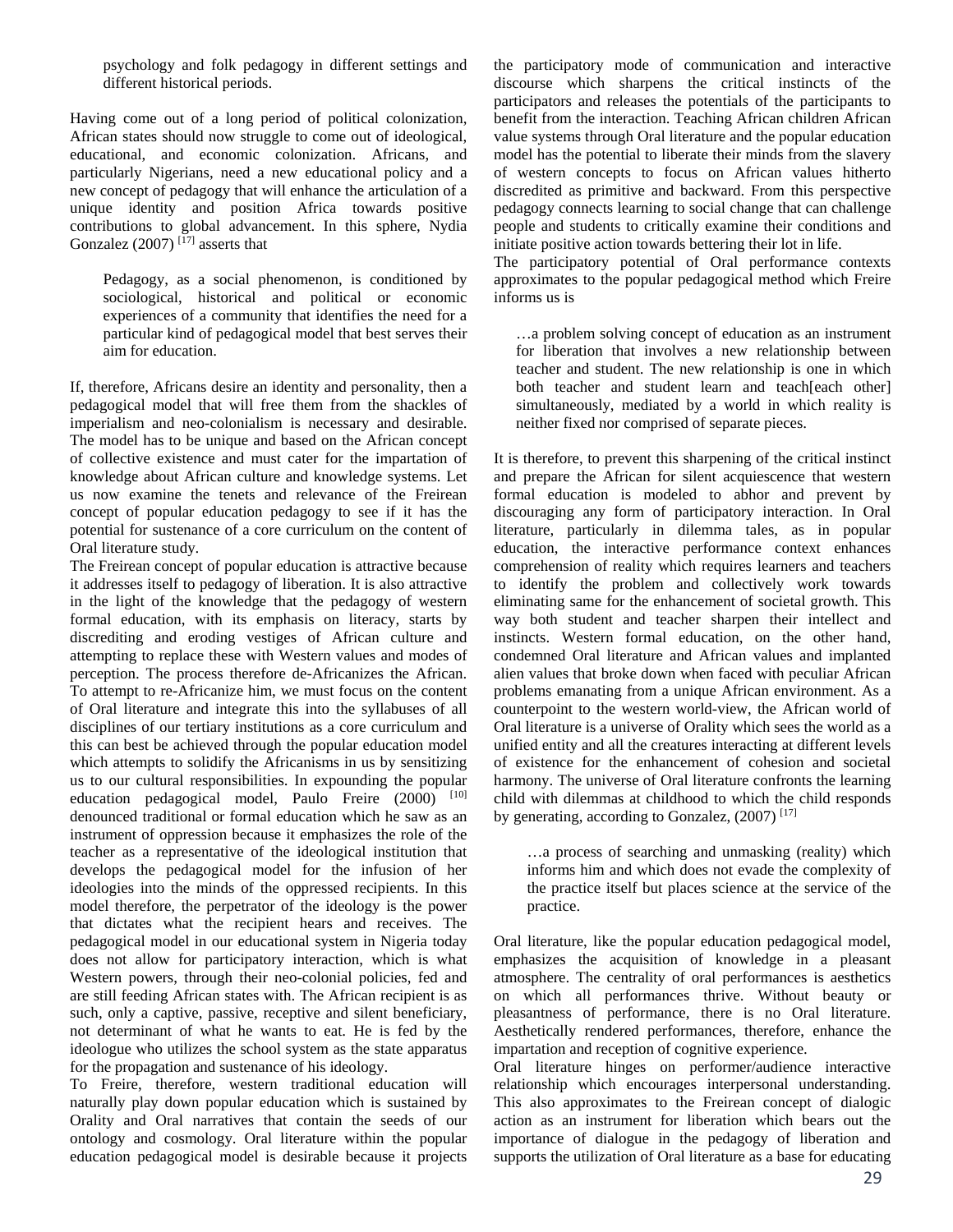young Africans on an awareness of the need for a conscious attempt to imbibe African values and identity. The African continent requires this type of pedagogy for African development as a mass mobilization strategy for the liberation of Africa and Africans from century's old Western dominated educational philosophies.

Paulo Freire informs us that the oppressive class prefers formal education to popular because any advocacy for a pedagogical model that is perceived to be able to raise the consciousness of people towards liberation will be resisted, played down or completely discredited. He warns that

…it would be naïve for us to hope that the dominant classes, for whom school is perceived as an institution that serves to perpetuate their system and secure their power, would adopt a critical, consciousness raising methodology that unmasks their limits. For them to do so would be the same as digging their own graves.

As proof of its efficacy or potency, it is pertinent to point out that the experiment of the popular education pedagogical model, with its base as critical pedagogy was tested and worked effectively in South Africa when members of the radical Leftist Teachers League of South Africa employed it with a focus on non-racialism in Cape Town schools and prisons.

Acknowledging the legacy of Paulo Freire to the educational sector, Henry A. Giroux  $(2010)$ <sup>[15]</sup> asserts that the popular education pedagogical model within which Freire espoused critical pedagogy is

The educational movement guided by both passion and principle to help students develop a consciousness of freedom, recognize authoritarian tendencies, empower the imagination, connect knowledge and truth to power, and learn to read both the word and the world as part of a broader struggle for agency, justice and democracy…His example is more important now than ever before with institutions of public and higher education increasingly under siege by a host of neoliberal and conservative forces, it is imperative for educators to acknowledge Freire's understanding of the empowering and democratic potential of education;[in particular cultural education.]

The advocacy in this paper therefore, is for Oral literature conferences to provide the fora for an in-depth examination of what the school curricula of African educational institutions contain and evaluate same along with the popular education pedagogical model based on available cultural data from different communities with the view to drawing up a pedagogical model that will emphasize the impartation of African cultural values and knowledge systems to African children in our school system. The development of an Oral literature based pedagogical model will raise the consciousness of young generations of Nigerian in particular and African children generally towards identifying their values to yield truths about our existence in our environment and articulate our contributions to the universal growth of humanity. Africa has a lot to offer to the world as is exemplified in the philosophical concepts of "Ubuntu" and "Ntu-ology." Let us now exploit these endowments for our growth and not continue to abandon posterity at the mercy of Western pedagogues who benefit

from the continuous linkage of peripheral states to the centre and will never free us from the clutches of cultural and economic neo-colonialism and imperialism. We need to start now to enunciate African communal humanism and democratic ideologies as embedded in the concept of Oral literature itself in keeping with African culture and identity. We must encourage our children to appreciate the aesthetic depth of Oral literature manifest in the deep insight it offers into the power of imagination, high sensibility and profound poetic depth.

Tait Coles finally submits that critical pedagogy, which is a function of the popular education pedagogical model is the only way to achieve freedom of consciousness which will encourage students to determine and discover who they are and to understand that no system should define them; but should rather give them the skills, knowledge, and beliefs necessary to set the agenda for themselves. He therefore posits that

Critical pedagogy is the only way to achieve this…[because] it's a continuous moral project that enables young people to develop a social awareness of freedom. This pedagogy connects classroom learning with the experiences, histories and resources that every student brings to their school. It enables students to understand that with knowledge comes power; the power that can enable young people to do something differently in their moment in time and take positive and constructive action.

It will enable African and Nigerian students to fully understand and appreciate that they are first and foremost Africans who should be proud of their culture and identity and make them struggle to contribute their own unique quota, as Africans, to global advancement, racial collaboration and universal reconstruction.

#### **Conclusion**

In conclusion, this writer asserts that the quest for development and advancement of human civilizations has never been the prerogative of one raceor nation in the universe. Every race or people has, therefore, attempted at a certain period of their evolution, to develop modes of perception and philosophical principles that try to grapple with basic existential problems within their environment and to further their growth as a race. However, some races, due to unfortunate historical antecedents have been exposed to experiences that have tended to retard rather than quicken their match towards technological, educational and economic advancement. Despite these experiences, no race or people ever remain stagnant. What is permanent, it is said is change therefore what is required of a people is not to remain in perpetual lamentation over their supposed misfortunes but to gather themselves, reassess their position vis a vis prevalent conditions and modalities for continued existence as an independent entity and reposition themselves in the match towards progress and development as a people with an identity. African people must, therefore, not continue to wallow in the throes of their colonial experience but must see the experience as an existential challenge and lesson to strengthen their resolve to give to the world what is uniquely African. The Chinese, the Americans, the Indians, the Russians and the English and several other races of the world had their challenges and have claimed identities peculiar to their ecological environments and conditioned by their historical experiences. Africans should build on their own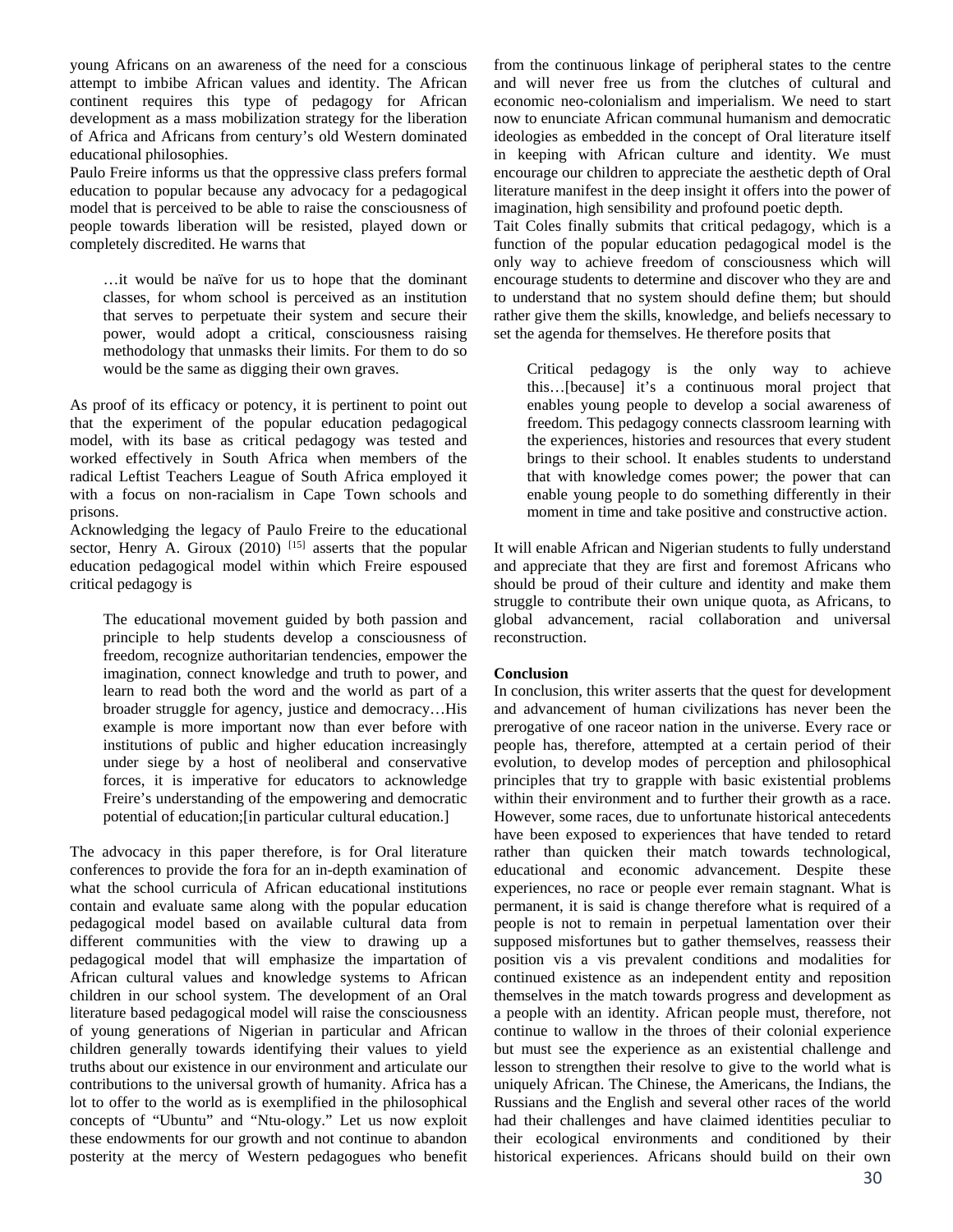philosophy of "Ubuntu" or communal existence and offer a unique identity to the world.

This is the perspective from which this paper examines the position of Oral literature in the lives of Africans as a veritable means of maintaining an African identity leading to the advocacy for the adoption of the Freirean popular education pedagogical model as a possible method for raising and asserting this African identity and personality through the infusion and integration of Oral literature into our school system as a core curriculum to enhance the education of younger generations of Africans on African culture and values. The paper asserts that African liberation from neo-colonial and imperialist domination is still on-going and cannot be attained completely within the current Western oriented formal education system alone but should be accomplished through concerted effort at cultural education of Africans committed to a deliberate process of Africanization. It concludes that unless there is this effort to achieve liberation Africans will continue to live under the throes of Western values which many Eurocentric Africans today still perceive to be sophisticated civilization that is superior to African values. The lack of cultural knowledge of one's own culture, as Cicero aptly pointed out long ago, leaves Africans "naked and defenseless before the world" which opens Africa up as virgin land for other cultures to farm on. Cicero's postulation remains as a charge to all Africans to develop ways of teaching their children their culture, language and philosophy so they can sustain and assert an African identity in the emergent global world order. Dr. Amos Wilson (1998)<sup>[31]</sup> therefore, finally asserts that

- 1. A culture must meet the needs and solve the problems of a people or be transformed or risk being destroyed. You don't claim a culture just because it's "African." African culture have [sic] been distorted by oppression and so was our capacity to appropriately organize information. Ultimately our educational problems MUST be solved through cultural transformation, And Vincent Collaso (2011) concurs that
- 2. It is our duty to tell our children about our heroes and 'sheroes'…What we must do is to teach, train, encourage and educate our children to be better than their station in life.

I'd simply add that now is the time or else it'll be too late and the best way is to provide the right orientation inherent in the messages contained in our Oral narratives.

## **References**

- 1. Albaugh, Ericka. The Colonial Image Reversed: A New Politics of Language in African States, 2009. Socsc.ucsd.edu/~aronatas/scrretreat/albaugh.ericka.doc. Download  $26<sup>th</sup>$  October 2015.
- 2. Asangba Reginald. Oral Traditions as Embodiments of Knowledge: A Case Study of the Kasena of North Eastern Ghana. International Journal of Humanities and Cultural Studies. 2015; 2(1):597-607.
- 3. Bangura, Abdul Karim. Ubuntugogy: An African Educational paradigm that transcends Pedagogy, Andragogy, Ergonagy and Heutagogy. Culled from Asar Imhotep (2012) BWALU-BWA-NTU, 2005.
- 4. Biakolo AE. On the Theoretical Foundations of Orality and Literacy. Research in African Literatures, 1999; 30(2):42-65.
- 5. Castellano MB. (eds) Aboriginal Education: Fulfilling a Promise. Vancouver: University of Columbia Press, 2000.
- 6. Collasso, Vincent comment on Dr. Amos Wilson blog. April 7<sup>th</sup>, 2011.
- 7. Coles, Tait Critical Pedagogy: Schools must equip students to challenge the status quo. The Tait Coles blog, 2014. www.theguardian.com/…/critical-pedagogyschools-students-challenge. Download, 2015.
- 8. Comaroff Jean, John. Modernity and Its Malcontents: Ritual and Power in Post-Colonial Africa. Chicago: University of Chicago press, 1993.
- 9. Finnegan Ruth. The Oral and Beyond: Doing Things With Words in Africa. Oxford and Chicago: University of Chicago press, 2007.
- 10. Freire Paulo. Pedagogy of the Oppressed. New York: Continuum press, 2000.
- 11. Ganyi Francis M. Orality, Literacy and Pedagogical Implications in Traditional African Societies: The Bakor Experience in Cross River State, Nigeria. E.A.J. International Journal of African Society, Cultures and Traditions. 2014a; 1(2):60-81.
- 12. Ganyi Francis M. The Word as Event in Oral Discourse: The Meaning and Importance of Story-Telling Performance Contexts in Bakor Society. Journal of Education and Literature. 2014b; 1(3):76-90.
- 13. Ganyi Francis M. Orality and Religion: The Ethno-Linguistic and Ritual Content of Ekajuk New Yam Festival. Global Journal of Human Social Science (A), 2015a; 15(3)1:17-26.
- 14. Ganyi Francis M. Contemporaneity, Aesthetics and Pedagogical Content of Proverbial Lore among the Bakor of Northern Cross River State: A Case Study of Ekajuk Proverbs. International Journal of Language, Literature and Culture. 2015b; 2(4):52-61.
- 15. Giroux Henry A. Critical Pedagogy, Paulo Freire, and the Courage to Be Political. www.henryagiroux.com/publications.htm., 2010.
- 16. Download: November 7, 2015.
- 17. Gonzalez Nydia. Popular Education and Pedagogy. DVV International Adult Education and Development Series, 2007, 76.
- 18. Haring Lee. The Oral Literature Researcher as a Foreign Expert. Pratiquesd'enquetes Le dossier, 2008, 426-451.
- 19. Hicks Stephen R. Explaining Post Modernism, Skepticism and Socialism from Rousseau to Foucault. Temple: Scholarly press, 2004.
- 20. Hunt Pearl. Loosing My Western Baggage: An Autobiographical Case for relocating Human Rights within Cultural Studies Discourses. In S. Nashon *et al* (eds) Introduction to African Ways of Knowing, World Views and Pedagogy. Journal of Contemporary Issues in Education, 2007; 2(2).
- 21. Imhotep Asar. BWALU-BWA-NTU (NTU-OLOGY), Framework for Advancing the Organizationof African Studies. The MOCHA-Versity Institute of philosophy and research, 2012. www.asarimhotep.com/documentdownload. Download 25th October 2015.